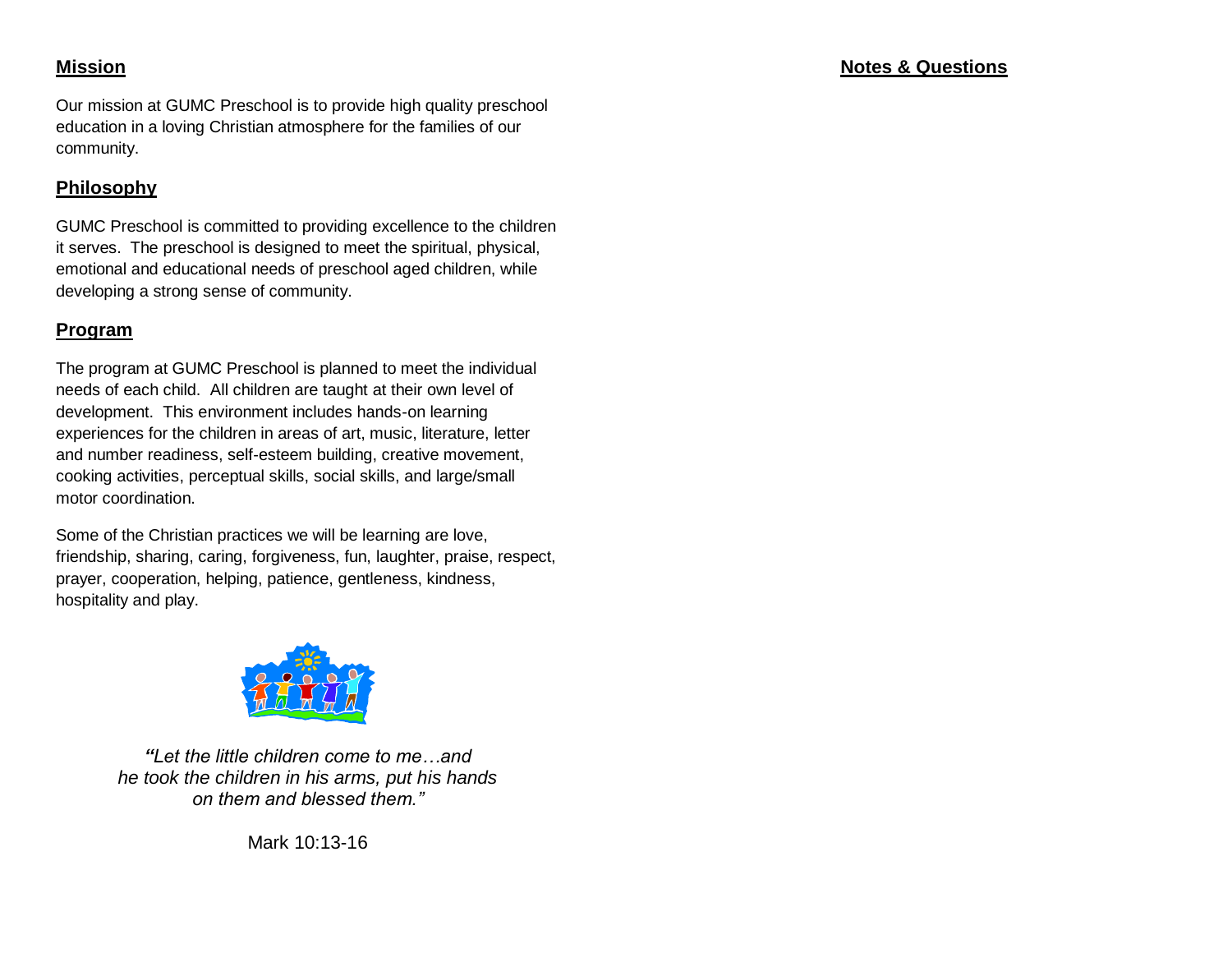

#### **Reading at Home**

Did you know there is a direct correlation between the number of books read to a child and the child's reading success? Reading aloud to your child is one of the best ways to help your child become a strong reader.

Here are some other reasons to read aloud to your child:

- To let your child see literacy skills modeled by family members
- To positively reinforce literacy skills learned in school
- To build vocabulary
- To foster imagination and creativity
- To enjoy books together and build a warm relationship with each other
- To build background knowledge
- To install a love of lifelong learning

As you read aloud to your child, keep these tips in mind:

- Try to read aloud with your child every day.
- Establish a regular time for reading together. Turn off television, radio, and ignore your phone during this time.
- Share some of your own favorite children's books with your child.
- Visit the library and help your child look for books that reflect their interest.
- Remember that listening is a skill that is strengthened the more children are read to. You may want to increase the number of minutes you spend reading with your child each day to reflect these growing skills.
- It you are reading a longer book to your child and need to break it into segments, always stop at a suspenseful part. You'll both look forward to returning to the story the next time.
- Talk with your child about what you are reading. Discuss predictions for what will happen next in the story.
- Vary your reading pace according to the story. (Slow down for suspenseful parts – go ahead and be dramatic.)
- Respond to your child's questions about the book. You can ask what your child things, and share your own ideas.
- Enjoy the books and the time spent together.



#### Dear Parents,

Welcome to the GUMC Preschool family! We are pleased that you have chosen GUMC Preschool for the early education of your child.

Enclosed you will find information on our purpose, policies, programs and services, parent involvement and responsibilities, and other items that will help you feel part of GUMC Preschool and answer some questions you may have.

GUMC Preschool is dedicated to providing excellence in instruction and guidance. Our focus is to meet the physical, emotional and educational need of preschool children while nurturing their character and developing their spirituality.

Please take a moment to review this booklet and keep it as a reference for any questions you have throughout the year. Additional information will be provided through our monthly newsletters, flyers and emails.

We are looking forward to a great year! Miss Angie Miss Brittany Miss Tish

#### **Time Schedules:**

| Pre-K AM | Mon, Tues, Thurs | $9:30 - 12:00$  |
|----------|------------------|-----------------|
| Pre-K PM | Mon, Tues, Thurs | $12:30 - 3:00$  |
| 3's 84's | Wed, Fri         | $10:00 - 12:00$ |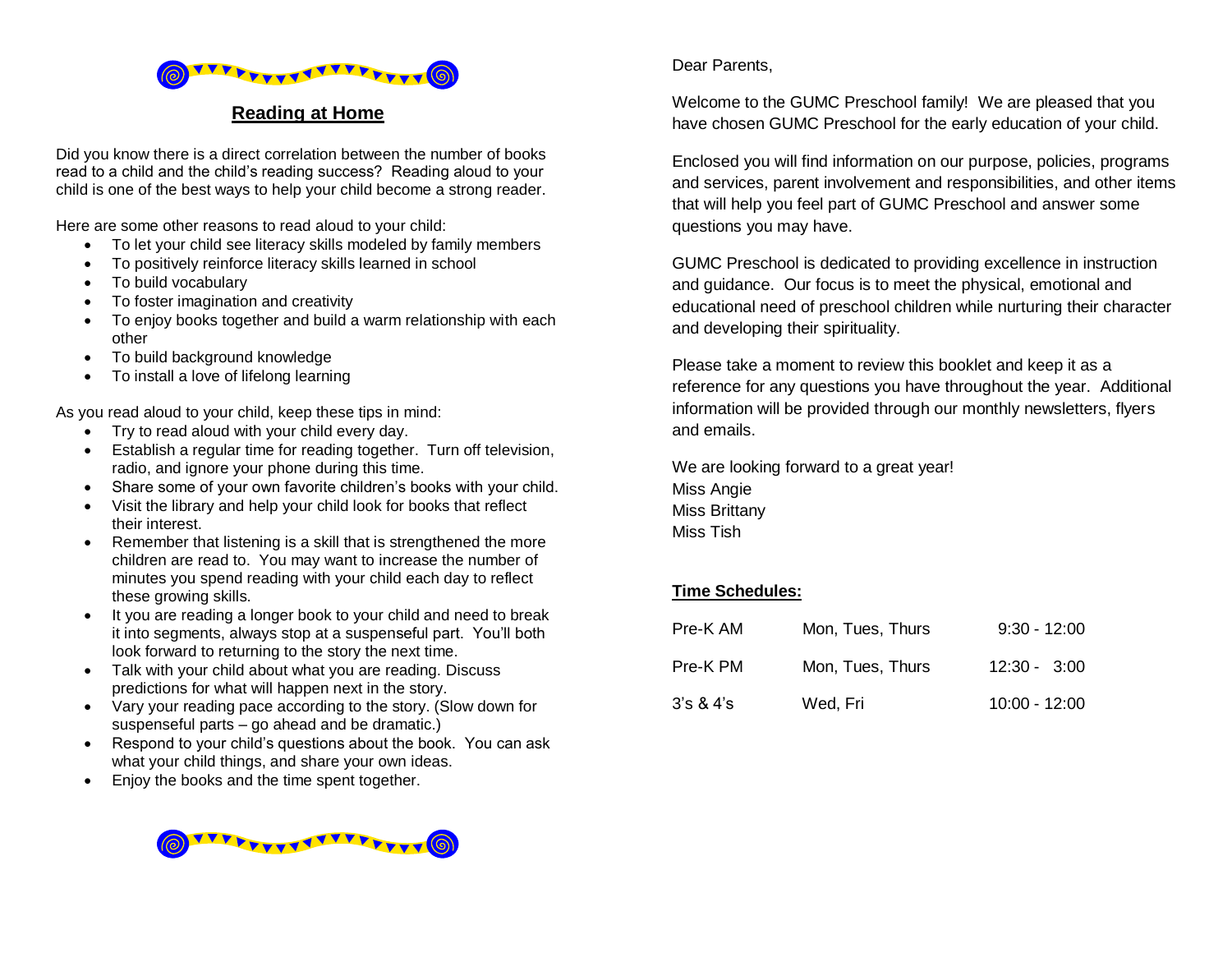#### **Promptness**

We feel that being punctual is essential if your child is to benefit from the entire school program. Dismissal time is as important as a prompt arrive time. Each child needs to feel confident that a parent or caregiver will be waiting for them at dismissal time. A late fee of \$1 will be charged for every minute you are late.

## **Fees**

Tuition is due on or before the 1<sup>st</sup> of each month. A late fee of \$5 will be added to your child's account every week tuition is late. Please see Miss Angie, if a financial situation arises.

• Registration:

o Non-refundable fee \$100 at time of registration

- **•** Tuition:
	- o Pre-K Classes \$140 per month  $\circ$  3's & 4's Classes \$100 per month

## **Visiting**

We are constantly trying to keep you informed of your child's progress. You are always welcome to visit our classroom. We ask that you wait until October to visit, so your child is able to adjust to his or her new environment. If it is necessary to contact us during school hours, please call: 317-881-1653. If we do not answer, please leave a message and we will contact you as soon as possible.

# **Field Trips**

All fieldtrips for 1 child and 1 adult are included in the monthly tuition fee **EXCEPT** for *Clowes Hall.* Parents will be responsible for paying for this if you and your child plan to attend. Siblings and other adults are welcome to attend most field trips for an *ADDITIONAL* cost; which will be due 1 week before the field trip. We require that a parent or a caregiver attend the field trips with your child. We cannot accept the responsibility of transportation of the children. If you have any questions concerning this, please contact Miss Angie.

# **Birthdays**

Birthdays may be celebrated at school. You are welcome to bring in a treat and napkins for your child's special day. We ask that you **DO NOT** bring in chocolate cupcakes because they are very messy. You can bring in cookies, vanilla cupcakes, etc. Please make prior arrangements, so we can write it on our calendar.

## **Absence**

We encourage good attendance habits. However if your child displays any of these symptoms, please do not bring them to preschool:

- Has had a fever within the last 24 hours
- Has vomited within the last 24 hours
- Has a runny nose with green or yellow mucus
- Has had severe diarrhea with the last 24 hours
- Has been exposed to a contagious condition such as chicken pox, measles, strep throat, or roseola

No medication of any kind will be administered by any preschool staff person. Remember the "Golden Rule" of Sick Day decisions: If another child had the same symptoms, would you *want* them sitting next to your child?

Be sure to call the school if your child will not be attending that day: 317-881-1653.

# **Show & Tell**

Pre-K classes will have a new letter introduced to them every Monday. On Tuesday, please send in an object that starts with the letter for that week. For example: a ball for the letter "B", an apple for the letter "A", etc.

## **Homework**

Pre-K classes will need to purchase a homework folder. Please write your child's name on the outside of it in permanent marker. Students need to bring their folder to class every Monday and turn it into a teacher. It is your child's responsibility to get his or her folder out of their backpack and turn it in, NOT the teachers  $\odot$  Each week we will have an in class homework paper for each child to complete. There will be a homework chart in the hallway. Once homework has been completed and graded, a teacher will put a sticker on the homework chart for your child. Please help your child practice writing his or her name **3 times every day** using upper and lower case letters.

## **School Calendar**

Please see the enclosed GUMC Preschool calendar. We follow the Greenwood Community School Corporations schedule.